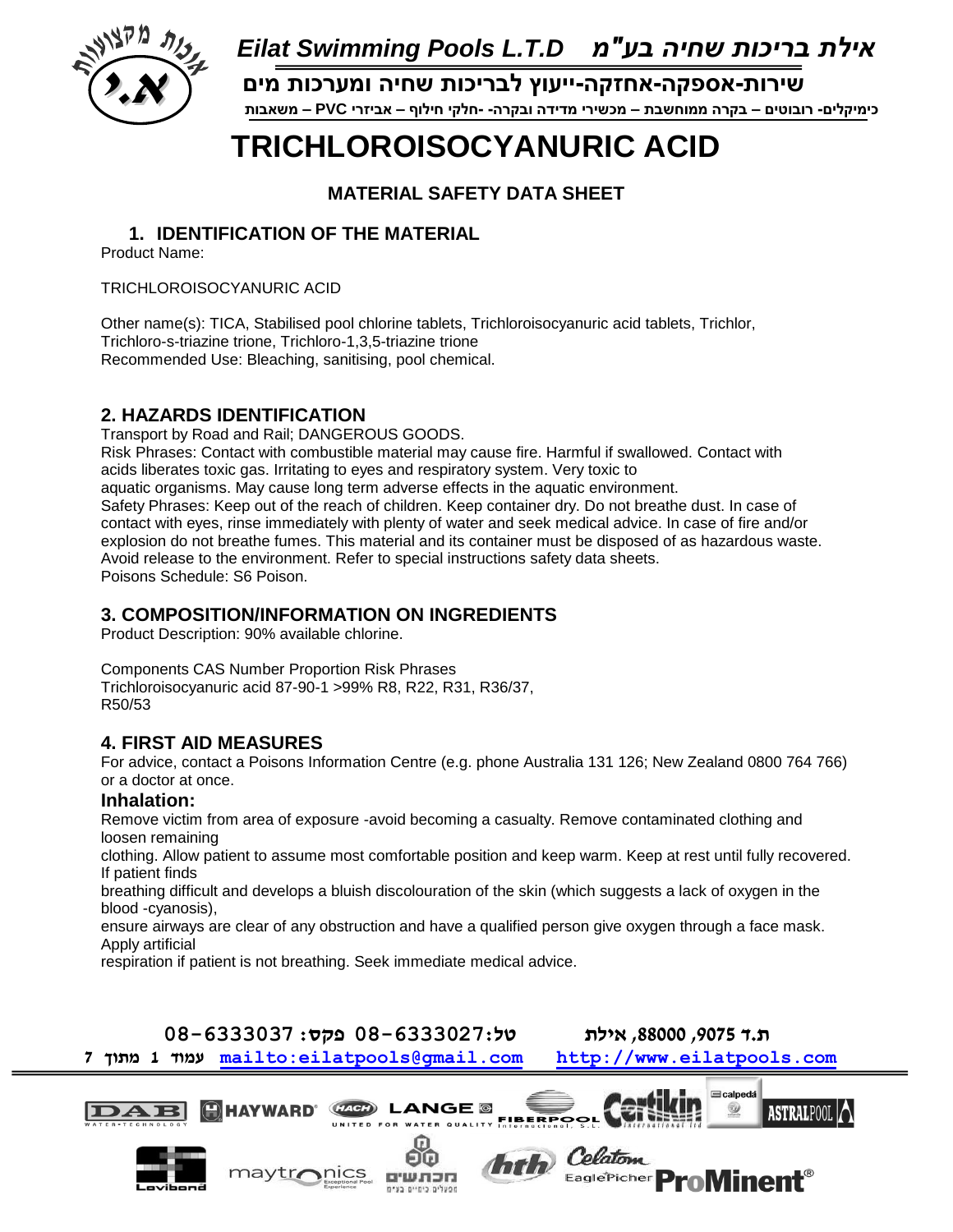

**א.י שירות-אספקה-אחזקה-ייעוץ לבריכות שחיה ומערכות מים**

 **כימיקלים- רובוטים – בקרה ממוחשבת – מכשירי מדידה ובקרה- -חלקי חילוף – אביזרי PVC – משאבות** 

#### **Skin Contact:**

If skin or hair contact occurs, immediately remove any contaminated clothing and wash skin and hair thoroughly with running

water. If swelling, redness, blistering or irritation occurs seek medical assistance. Launder contaminated clothing before

reuse.

#### **Eye Contact:**

If in eyes, hold eyelids apart and flush the eye continuously with running water. Continue flushing until advised to stop by a

Poisons Information Centre or a doctor, or for at least 15 minutes.

#### **Ingestion:**

Immediately rinse mouth with water. If swallowed, do NOT induce vomiting. Give a glass of water. Get to a doctor or hospital

quickly.

Medical attention and special treatment: Treat symptomatically.

#### **5. FIRE FIGHTING MEASURES**

Hazards from combustion products:

Oxidizing substance. Non combustible, but will support combustion of other materials. Decomposes on heating emitting

toxic fumes including those of chlorine , oxides of carbon and oxides of nitrogen .

Precautions for fire fighters and special protective equipment:

Non-combustible material. Keep containers cool with water spray. Heating can cause expansion or decomposition of the

material, which can lead to the containers exploding. If safe to do so, remove containers from the path of fire. Fire fighters to

wear self-contained breathing apparatus and suitable protective clothing if risk of exposure to products of decomposition.

Avoid breathing products of combustion.

Suitable Extinguishing Media:

Not combustible, however, if material is involved in a fire use: Water spray (large quantities). Hazchem Code: 1W

#### **6. ACCIDENTAL RELEASE MEASURES**

Emergency procedures:

Clear area of all unprotected personnel. Evacuate personnel from downwind areas. Shut off all possible sources of ignition.

Avoid breathing in vapours or dust. Work up wind or increase ventilation. Wear protective equipment to prevent skin and eye

contact and inhalation of vapours/dusts. For large spills notify the Emergency Services.

### **ת.ד ,9075 ,88000 אילת טל08-6333027: פקס: 08-6333037**

**7 מתוך 2 עמוד <mailto:eilatpools@gmail.com>[http://www.eilatpools.com](http://www.eilatpools.com/)**

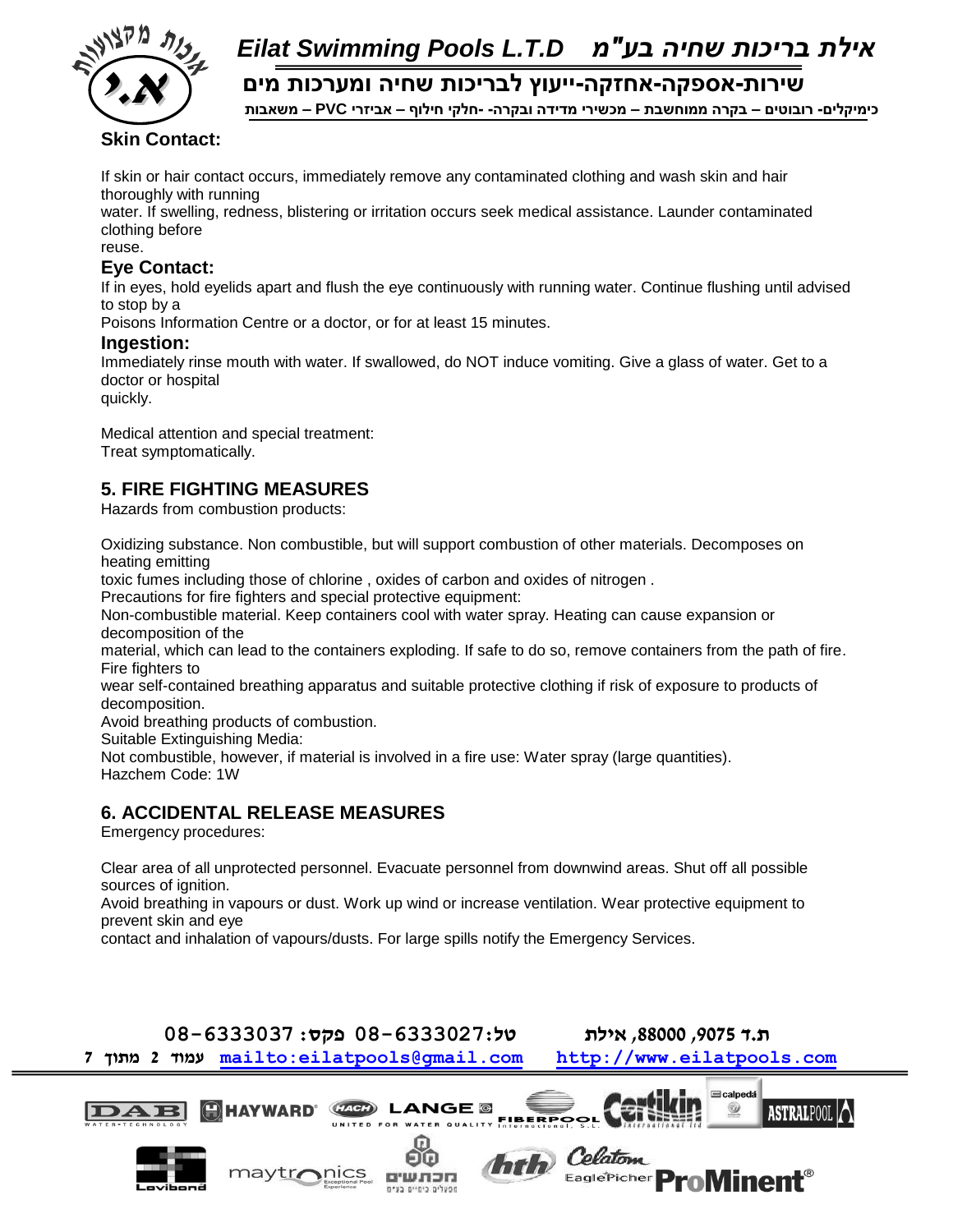

 **כימיקלים- רובוטים – בקרה ממוחשבת – מכשירי מדידה ובקרה- -חלקי חילוף – אביזרי PVC – משאבות א.י שירות-אספקה-אחזקה-ייעוץ לבריכות שחיה ומערכות מים**

Methods and materials for containment and clean up:

Contain -prevent run off into drains and waterways. Use absorbent (soil, sand or other inert material). Collect and seal in

properly labelled containers or drums for disposal. DO NOT return spilled material to original container. Airsupplied masks

are recommended to avoid inhalation of toxic material. If appropriate: DO NOT add small amounts of water to trichloroisocyanuric acid. Collect and transfer to large volume of water -do NOT use a metal container.

#### **7. HANDLING AND STORAGE**

This material is a Scheduled Poison S6 and must be stored, maintained and used in accordance with the relevant regulations.

Conditions for safe storage:

Store in a cool, dry, well ventilated place and out of direct sunlight. Store away from sources of heat or ignition. Store away

from foodstuffs. Keep away from children and animals. Store away from incompatible materials described in Section 10.

Keep dry -reacts with water, may lead to drum rupture. Calcium hypochlorite (dry or hydrated) and its mixtures are

incompatible with, and must be stored away from, dichloroisocyanuric acid, ammonium nitrate, trichloroisocyanuric acid, or

any chloroisocyanurate, strong acids, aluminium, iron, lead, magnesium, and zinc. Ensure pallets are clean and free of oil.

Keep containers closed when not in use -check regularly for spills.

Precautions for safe handling:

Keep out of reach of children. Avoid skin and eye contact and breathing in dust. Avoid handling which leads to dust

formation.

#### **8. EXPOSURE CONTROLS/PERSONAL PROTECTION**

Occupational Exposure Limits: No value assigned for this specific material by the National Occupational Health and

Safety Commission. However, Exposure Standard(s) for decomposition product(s):

Chlorine: Peak Limitation =  $3 \text{ mg/m}$  $3 (1 \text{ ppm})$ As published by the National Occupational Health and Safety Commission.

Peak Limitation -a ceiling concentration which should not be exceeded over a measurement period which should be as short as possible but not exceeding 15 minutes.

These Exposure Standards are guides to be used in the control of occupational health hazards. All atmospheric contamination should be kept to as low a level as is workable. These exposure standards should not be used as fine dividing lines between safe and dangerous concentrations of chemicals. They are not a measure of relative toxicity.

**ת.ד ,9075 ,88000 אילת טל08-6333027: פקס: 08-6333037 7 מתוך 3 עמוד <mailto:eilatpools@gmail.com>[http://www.eilatpools.com](http://www.eilatpools.com/)**

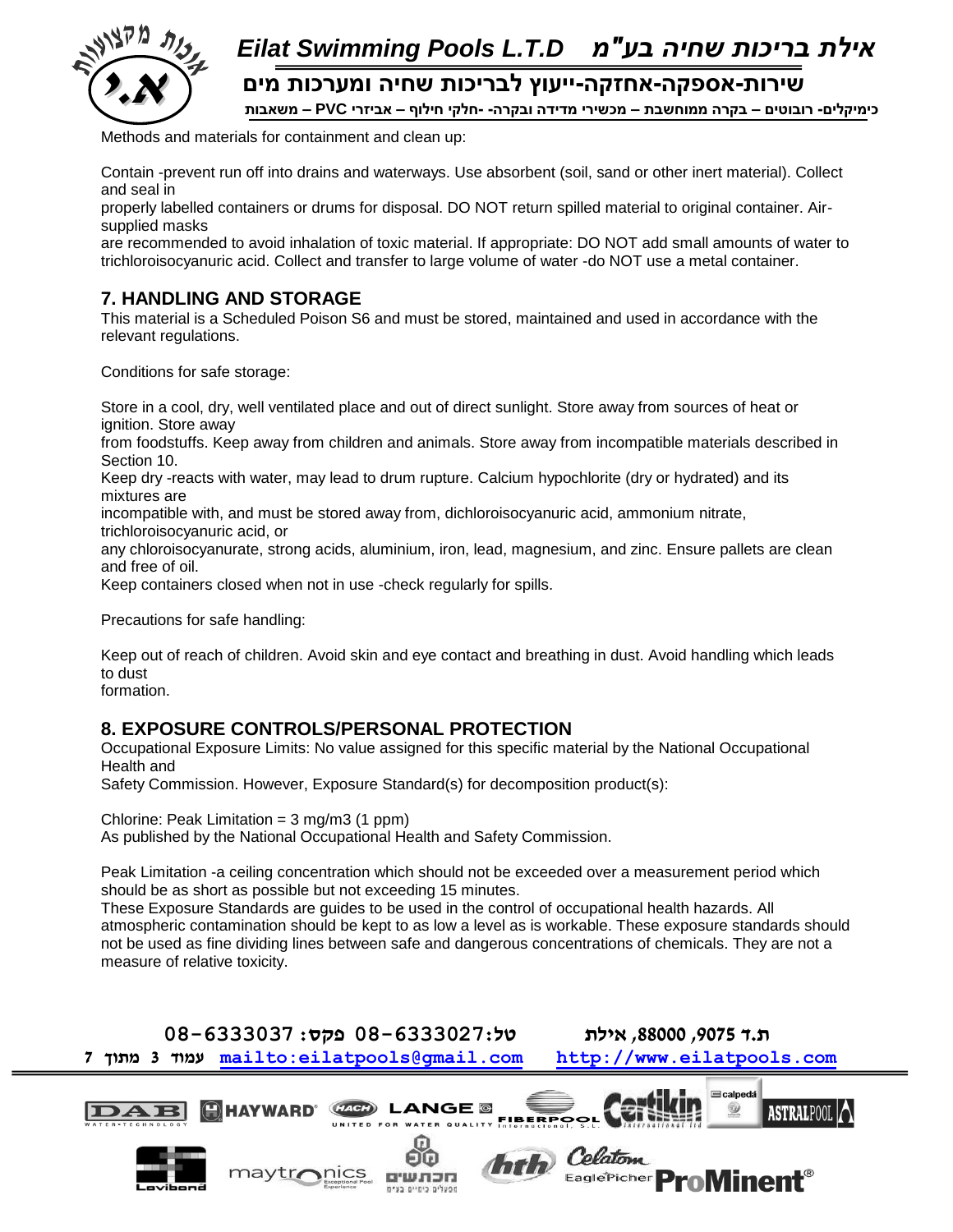

 **כימיקלים- רובוטים – בקרה ממוחשבת – מכשירי מדידה ובקרה- -חלקי חילוף – אביזרי PVC – משאבות א.י שירות-אספקה-אחזקה-ייעוץ לבריכות שחיה ומערכות מים**

Engineering controls:

Ensure ventilation is adequate and that air concentrations of components are controlled below quoted Exposure Standards.

Avoid generating and breathing in dusts. Use with local exhaust ventilation or while wearing dust mask. Keep containers

closed when not in use.

Personal Protective Equipment:

The selection of PPE is dependant on a detailed risk assessment. The risk assessment should consider the work situation,

the physical form of the chemical, the handling methods, and environmental factors.

Wear overalls, chemical goggles and impervious gloves. Avoid generating and inhaling dusts. If dust exists, wear dust

mask/respirator meeting the requirements of AS/NZS 1715 and AS/NZS 1716. Always wash hands before smoking, eating,

drinking or using the toilet. Wash contaminated clothing and other protective equipment before storage or reuse.

#### **9. PHYSICAL AND CHEMICAL PROPERTIES**

Physical state: Crystalline Powder , Granular , Tablets Colour: White Odour: Chlorine Odour Threshold: Not available Molecular Formula: C3Cl3N3O3 Solubility: Sparingly soluble in water. Specific Gravity: 2.07 @20°C Relative Vapour Density (air=1): Not available Vapour Pressure (20 °C): Not available Flash Point (°C): Not applicable Solubility in water (g/L): 12 @25°C Melting Point/Range (°C): Not available Boiling Point/Range (°C): Not available Decomposition Point (°C): 225 pH: 2.8 (1% aqueous solution) Viscosity: Not applicable Partition Coefficient: Not available

10. STABILITY AND REACTIVITY Chemical stability: Stable if stored and handled under recommended conditions.

Conditions to avoid: Avoid contact with combustible substances. Avoid contact with other chemicals. Avoid contact with foodstuffs. Avoid exposure to heat, sources of ignition, and open flame. Avoid exposure to moisture.

**ת.ד ,9075 ,88000 אילת טל08-6333027: פקס: 08-6333037** 

**7 מתוך 4 עמוד <mailto:eilatpools@gmail.com>[http://www.eilatpools.com](http://www.eilatpools.com/)**

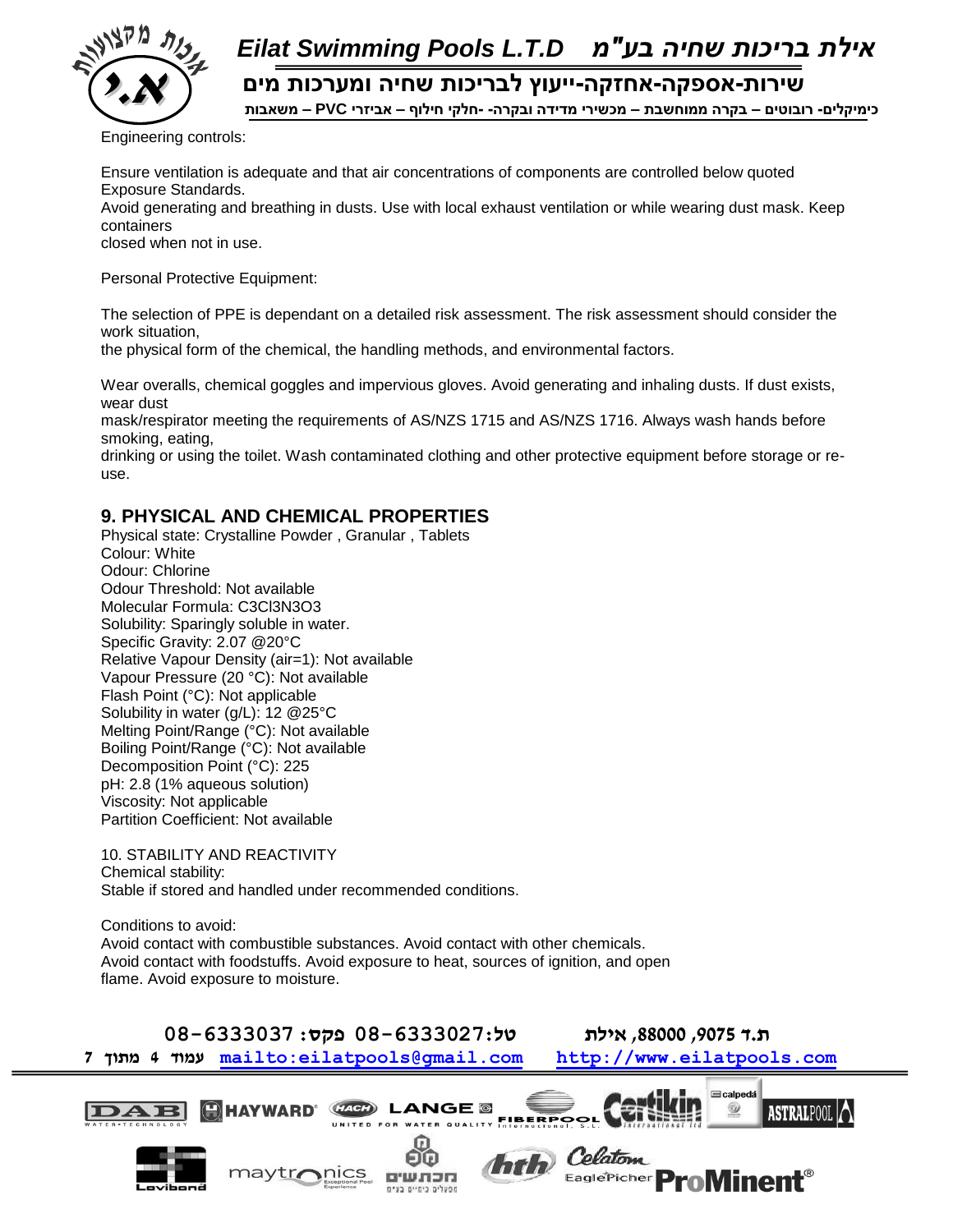

 **כימיקלים- רובוטים – בקרה ממוחשבת – מכשירי מדידה ובקרה- -חלקי חילוף – אביזרי PVC – משאבות א.י שירות-אספקה-אחזקה-ייעוץ לבריכות שחיה ומערכות מים**

Incompatible materials:

Incompatible with combustible materials , acids , water , alkalis , calcium hypochlorite (dry or hydrated) , nitrogen compounds , sodium hypochlorite , reducing agents , ammonium compounds and oils and greases . Incompatible with heat and hot surfaces. Calcium hypochlorite (dry or hydrated) and its mixtures are incompatible with dichloroisocyanuric acid, ammonium nitrate, trichloroisocyanuric acid, or any chloroisocyanurate, strong acids, aluminium, iron, lead, magnesium, and zinc.

Hazardous decomposition Chlorine. Oxides of carbon. Oxides of nitrogen. products:

Hazardous reactions:

Oxidising agent. Supports combustion of other materials and increases intensity of a fire. Reacts vigorously with acids liberating toxic chlorine gas. Heating can cause expansion or decomposition of the material, which can lead to the containers exploding. Hazardous polymerisation will not occur.

#### 11. TOXICOLOGICAL INFORMATION

No adverse health effects expected if the product is handled in accordance with this Safety Data Sheet and the product

label. Symptoms or effects that may arise if the product is mishandled and overexposure occurs are:

Ingestion: Swallowing can result in nausea, vomiting, diarrhoea, abdominal pain and chemical burns to the gastrointestinal tract. Eye contact: Skin contact: Inhalation: Long Term Effects: An eye irritant. May cause watering of eyes and blurred vision. Contact with skin may result in irritation. Material is irritant to the mucous membranes of the respiratory tract (airways).

No information available for the product.

Toxicological Data:

Oral LD50 (rat): 406 mg/kg.

SKIN: Moderate irritant (rabbit). Std Draize test. 500 mg/24 hr EYES: Severe irritant (rabbit). (Standard Draize test) 500mg/24H

12. ECOLOGICAL INFORMATION

Ecotoxicity Avoid contaminating waterways. Aquatic toxicity: Very toxic to aquatic organisms. May cause long term adverse effects in the aquatic environment.

**ת.ד ,9075 ,88000 אילת טל08-6333027: פקס: 08-6333037** 

**7 מתוך 5 עמוד <mailto:eilatpools@gmail.com>[http://www.eilatpools.com](http://www.eilatpools.com/)**

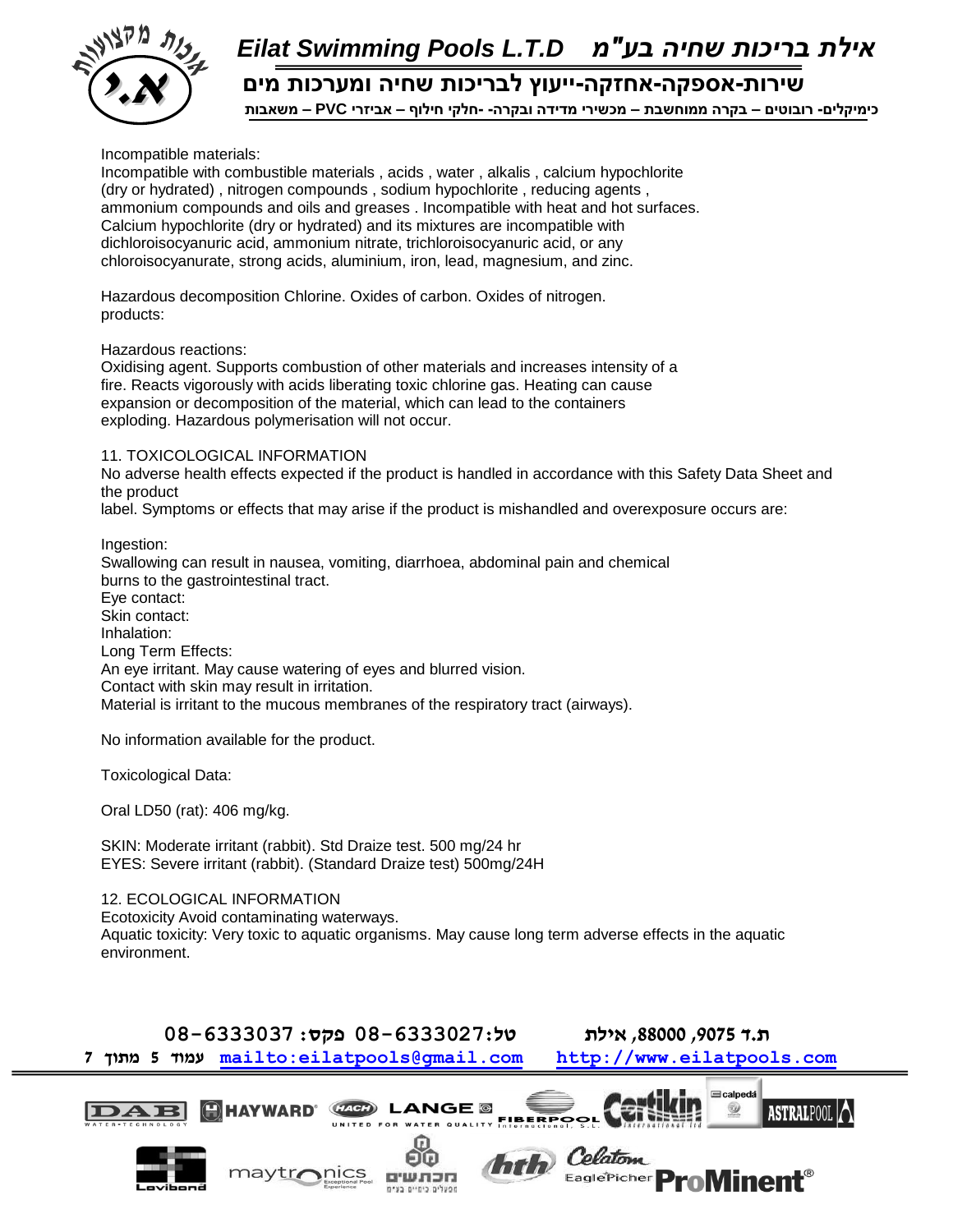

 **כימיקלים- רובוטים – בקרה ממוחשבת – מכשירי מדידה ובקרה- -חלקי חילוף – אביזרי PVC – משאבות א.י שירות-אספקה-אחזקה-ייעוץ לבריכות שחיה ומערכות מים**

13. DISPOSAL CONSIDERATIONS Disposal methods:

Refer to Waste Management Authority. Dispose of material through a licensed waste contractor.

14. TRANSPORT INFORMATION Road and Rail Transport

Classified as Dangerous Goods by the criteria of the Australian Dangerous Goods Code (ADG Code) for Transport by Road and Rail; DANGEROUS GOODS.

OXIDIZING AGENT 5.1 UN No: 2468 Class-primary 5.1 Oxidizing Agent Packing Group: II Proper Shipping Name: TRICHLOROISOCYANURIC ACID, DRY Hazchem Code: 1W